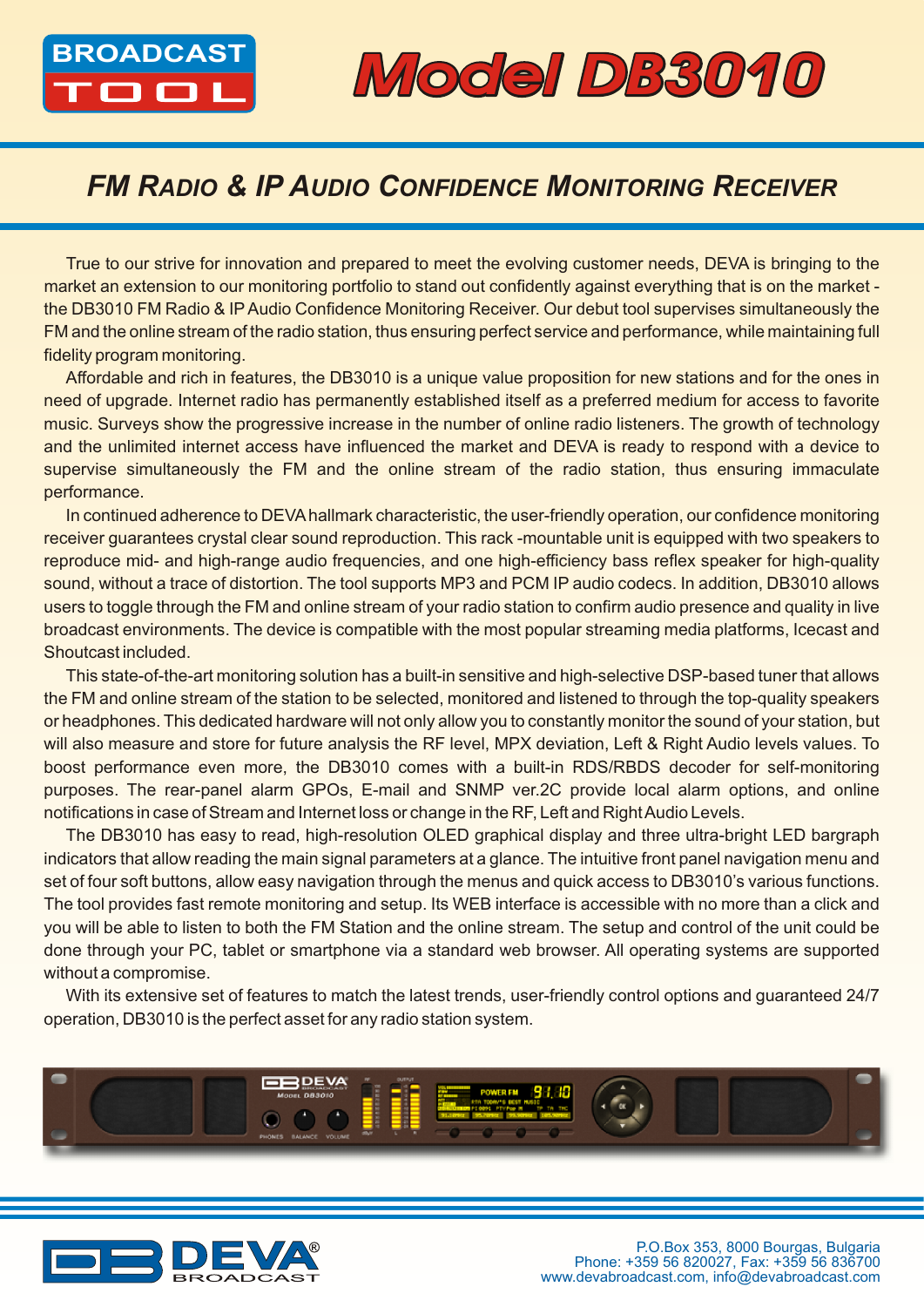



### *FEATURES*

- **• FM Band 87.1 107.9 MHz DSP-based Tuner**
- **• Up to 100 dBµV direct RF Antenna Input**
- **• Selectable wide range IF filter bandwidth**
- **• Selectable De-emphasis 50µs and 75µs**
- **• RDS and RBDS decoder with BER meter**
- **• Wide angle, easy to read OLED display**
- **• Very Intuitive Navigational Menu**
- **• Quick Station access via 4 Presets**
- **• Real Time Audio Program Streaming**
- **• Full fidelity radio program monitoring in only 1RU**
- **• Built-in WEB server**
- **• Easy to use WEB interface**
- **• Apple and Android devices support**
- **• Restore Factory Parameters option**
- **• Protected access to the device settings**
- **• Easy Installation and Setup**
- **• Wide operating voltage range: 100-240V AC**
- **• Bright bar graph LED metering of the RF and Audio Levels**
- **• Headphone output with front panel level control**
- **• Advanced Internet Radio Monitoring Capabilities**
- **• Automatically decodes MP3 and PCM IP Audio**
- **• Support of all standard bitrates and VBR as well**
- **• SHOUTcast / ICEcast compatible**
- **• Automatically displays live metadata for all standards**
- **• Adjustable alarms for Stream Loss and Internet Loss**
- **• DSP controlled, high efficient class-D switching amplifier**
- **• Accurate 3-way speaker system**
- **• Two mid/high frequency speakers for excellent stereo imaging.**
- **• Active crossover for perfect separation between mid-range and bass bands**
- **• Magnetically shielded drivers that allows placement next to video monitors**
- **• SNTP for automatic synchronization of the built-in clock**
- **• Level Adjustable, Balanced Analog Audio Outputs on XLR Connectors**
- **• Professional AES/EBU Digital audio output**
- **• LAN port for full TCP/IP remote control and monitoring**
- **• Adjustable MIN/MAX alarms for RF, Left & Right Audio Levels**
- **• Alarm dispatch via E-mail, SNMP ver.2C and GPO**
- **• Firmware updates will ensure improved operation**
- **• Multi-point screw fixings ensured 19" aluminum case**